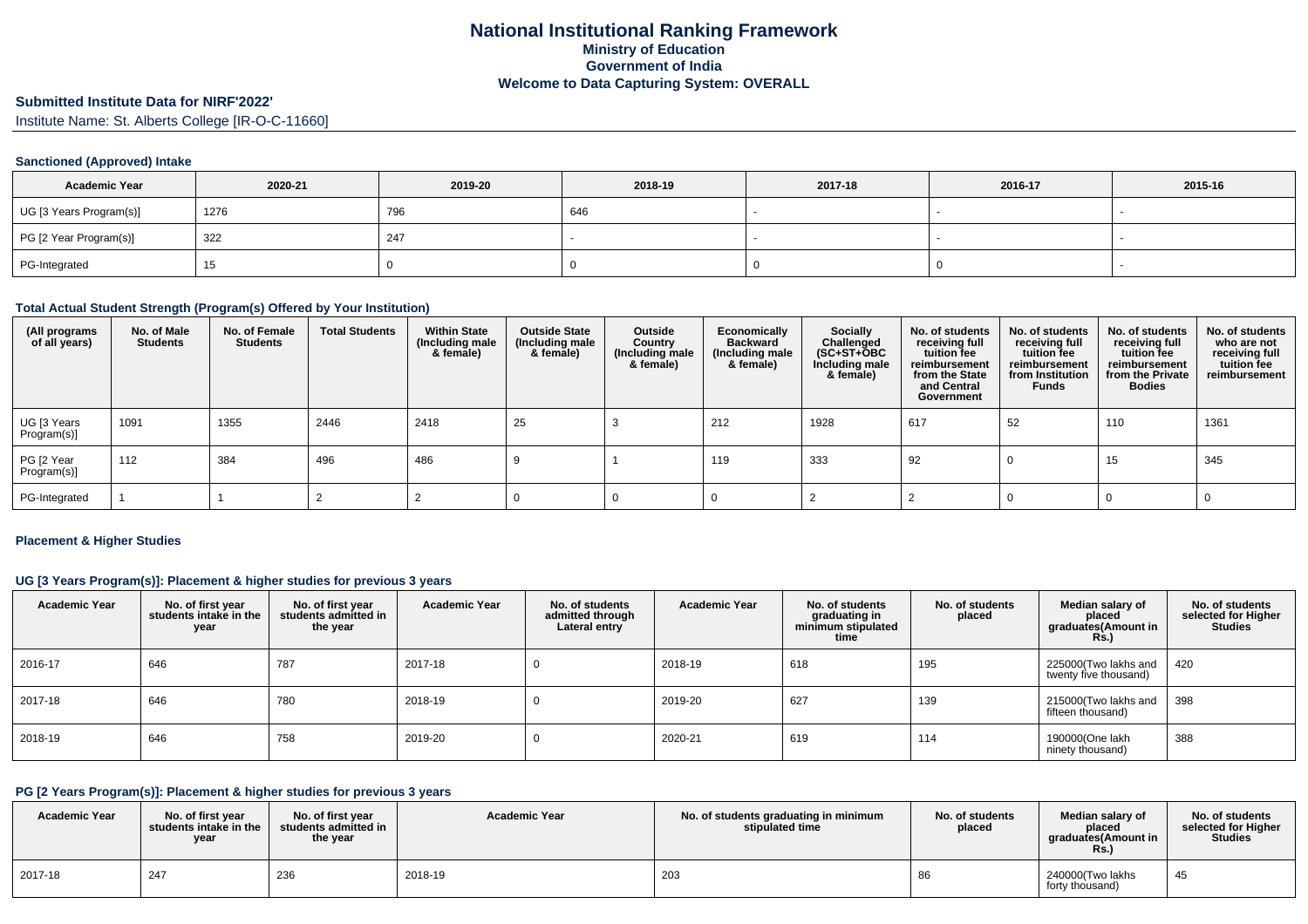| 2018-19 | 247 | $\sim$<br>-∠o | 2019-20 | $\sim$<br>21 d | ັບ∠ | 204000(Two lakh four<br>thousand)       | 38 |
|---------|-----|---------------|---------|----------------|-----|-----------------------------------------|----|
| 2019-20 | 247 | 222           | 2020-21 | 213            | oc  | 196000(one lakh<br>ninety six thousand) | 32 |

## **PG-Integrated [5 Years Program(s)]: Placement & higher studies for previous 3 years**

| <b>Academic Year</b> | No. of first year<br>students intake in the<br>year | No. of first year<br>students admitted in<br>the year | <b>Academic Year</b> | No. of students graduating in minimum<br>stipulated time | No. of students<br>placed | Median salary of<br>placed<br>graduates(Amount in<br><b>Rs.)</b> | No. of students<br>selected for Higher<br><b>Studies</b> |
|----------------------|-----------------------------------------------------|-------------------------------------------------------|----------------------|----------------------------------------------------------|---------------------------|------------------------------------------------------------------|----------------------------------------------------------|
| 2014-15              |                                                     |                                                       | 2018-19              |                                                          |                           | O(Zero)                                                          |                                                          |
| 2015-16              |                                                     |                                                       | 2019-20              |                                                          |                           | O(Zero)                                                          |                                                          |
| 2016-17              |                                                     |                                                       | 2020-21              |                                                          |                           | O(Zero)                                                          |                                                          |

## **Ph.D Student Details**

| Ph.D (Student pursuing doctoral program till 2020-21 Students admitted in the academic year 2020-21 should not be entered here.) |                                                                                                                                  |                                                            |   |  |  |  |
|----------------------------------------------------------------------------------------------------------------------------------|----------------------------------------------------------------------------------------------------------------------------------|------------------------------------------------------------|---|--|--|--|
|                                                                                                                                  |                                                                                                                                  | <b>Total Students</b>                                      |   |  |  |  |
| Full Time                                                                                                                        |                                                                                                                                  | 9                                                          |   |  |  |  |
| Part Time                                                                                                                        |                                                                                                                                  | 32                                                         |   |  |  |  |
|                                                                                                                                  |                                                                                                                                  | No. of Ph.D students graduated (including Integrated Ph.D) |   |  |  |  |
|                                                                                                                                  | 2020-21                                                                                                                          | 2019-20<br>2018-19                                         |   |  |  |  |
| Full Time                                                                                                                        |                                                                                                                                  |                                                            |   |  |  |  |
| Part Time                                                                                                                        |                                                                                                                                  |                                                            |   |  |  |  |
|                                                                                                                                  | PG (Student pursuing MD/MS/DNB program till 2020-21 Students admitted in the academic year 2021 - 22 should not be entered here) |                                                            |   |  |  |  |
|                                                                                                                                  | Number of students pursuing PG (MD/MS/DNB) program                                                                               |                                                            | 0 |  |  |  |
| No. of students Graduating in PG (MD/MS/DNB) program                                                                             |                                                                                                                                  |                                                            |   |  |  |  |
| 2020-21                                                                                                                          | 2019-20                                                                                                                          | 2018-19                                                    |   |  |  |  |
|                                                                                                                                  |                                                                                                                                  | 0                                                          |   |  |  |  |

## **Online Education**

| . Does all programs/courses were completed on time.                 | Yes                                                                                                                                                                                                                                                                                                                                                                                                                                                                                                                                                                                                                                                                                                                                                                                                                                                                                                                                                                                                                                                                                                                                                                                                                                                                                                                                                                                                                                                                                                         |
|---------------------------------------------------------------------|-------------------------------------------------------------------------------------------------------------------------------------------------------------------------------------------------------------------------------------------------------------------------------------------------------------------------------------------------------------------------------------------------------------------------------------------------------------------------------------------------------------------------------------------------------------------------------------------------------------------------------------------------------------------------------------------------------------------------------------------------------------------------------------------------------------------------------------------------------------------------------------------------------------------------------------------------------------------------------------------------------------------------------------------------------------------------------------------------------------------------------------------------------------------------------------------------------------------------------------------------------------------------------------------------------------------------------------------------------------------------------------------------------------------------------------------------------------------------------------------------------------|
| 2. Measures taken to complete the syllabus of courses and programs. | St. Albert's College (Autonomous), Ernakulam, a pioneer in making education available to students from all spaces of society. In<br>one of the most challenging academic year affected by the COVID-19 pandemic, the hard work, efficiency and foresightedness of<br>the staff and non-teaching staff enabled successful completion of the syllabi for 2020-21, across the various departments of the<br>college.<br>The college has an efficient and user-friendly Learning Management System which includes notes and documents of modules<br>uploaded by concerned teachers. Teachers and students also familiarized themselves and each other with Google Classroom and<br>other online learning systems to ensure the effective completion of portions and the smooth conduct of internal examinations.<br>End Semester Examinations were successfully conducted for the undergraduate and postgraduate students of all programs,<br>following strict COVID-19 protocol.<br>By rising up to the challenges placed by an unprecedented pandemic, the college was able to ensure a fruitful exchange of<br>knowledge and resources between teachers and students, equipping them to effectively and efficiently use available resources to<br>learn and grow. More than sixty seminars/webinars and observation of important national/international days were organized<br>through different online platforms which facilitated the exchange of knowledge between our students and the scientific world. |
| 3. The period of delay in completion of syllabus (in months).       |                                                                                                                                                                                                                                                                                                                                                                                                                                                                                                                                                                                                                                                                                                                                                                                                                                                                                                                                                                                                                                                                                                                                                                                                                                                                                                                                                                                                                                                                                                             |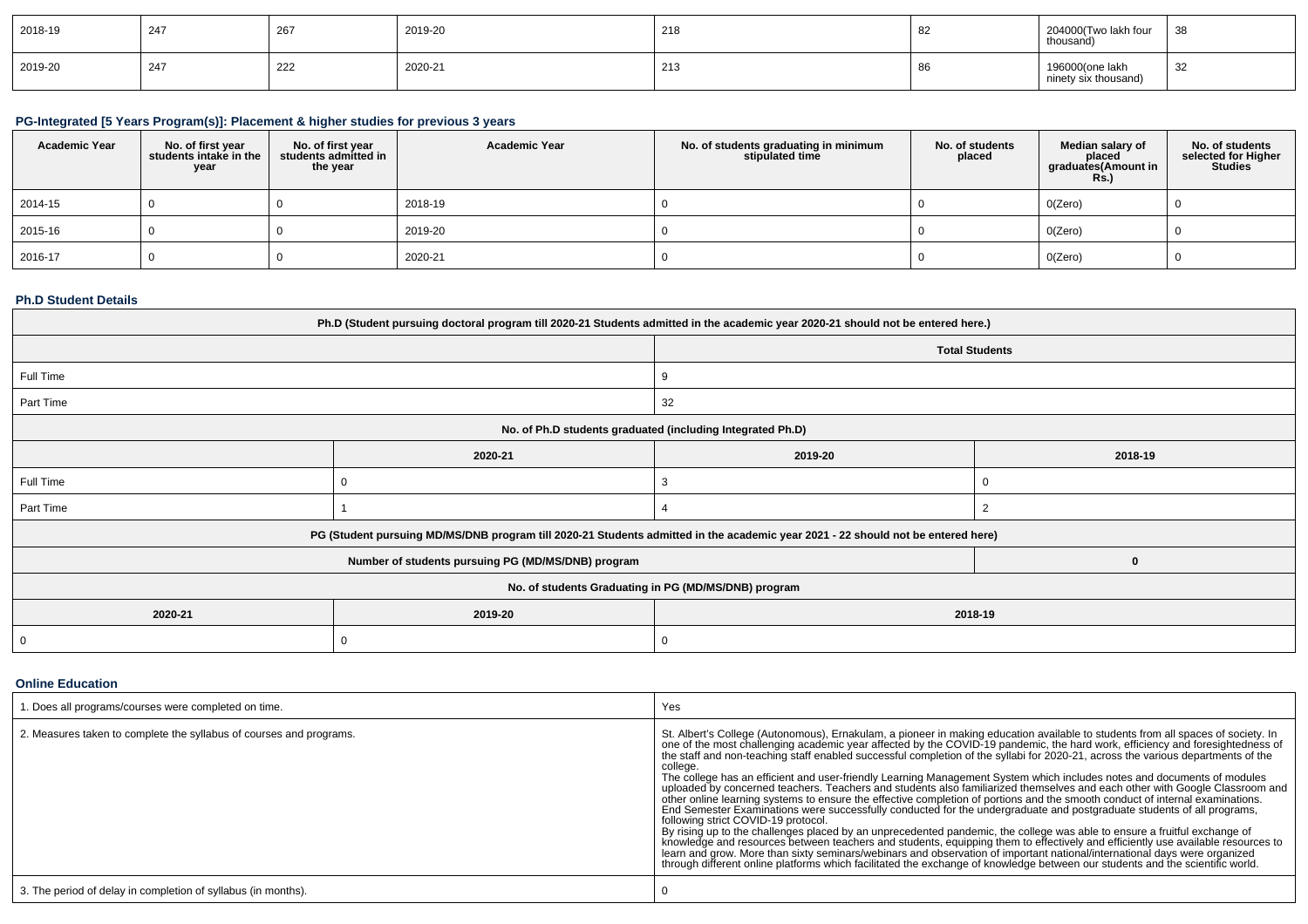| 4. The period of delay in conducting exams (in months).                                                     |  |                                                                                                                                  |  |  |
|-------------------------------------------------------------------------------------------------------------|--|----------------------------------------------------------------------------------------------------------------------------------|--|--|
| No, of students offered online courses which have credit<br><b>Portal Name</b><br>transferred to transcript |  | Total no, of online courses which have credit transferred<br>Total no. of credits transferred to transcript<br>to the transcript |  |  |
| Swayam                                                                                                      |  |                                                                                                                                  |  |  |
| 5. No. of courses developed and available online on Swayam platform by your institution faculty             |  |                                                                                                                                  |  |  |

## **Financial Resources: Utilised Amount for the Capital expenditure for previous 3 years**

| <b>Academic Year</b>                                                                                 | 2020-21                                                                                 | 2019-20                                                                        | 2018-19                                                                           |  |  |  |  |
|------------------------------------------------------------------------------------------------------|-----------------------------------------------------------------------------------------|--------------------------------------------------------------------------------|-----------------------------------------------------------------------------------|--|--|--|--|
|                                                                                                      | <b>Utilised Amount</b>                                                                  | <b>Utilised Amount</b>                                                         | <b>Utilised Amount</b>                                                            |  |  |  |  |
| Annual Capital Expenditure on Academic Activities and Resources (excluding expenditure on buildings) |                                                                                         |                                                                                |                                                                                   |  |  |  |  |
| Library                                                                                              | 645740 (Six lakhs forty five thousand seven hundred and forty)                          | 1157239 (Eleven lakhs fifty seven thousand two hundred and<br>thirty nine)     | 1356012 (Thirteen lakhs fifty six thousand and twelve)                            |  |  |  |  |
| New Equipment for Laboratories                                                                       | 962451 (Nine lakhs sixty two thousand four hundred and fifty<br>one                     | 3170514 (Thirty one lakhs seventy thousand five hundred and<br>fourteen)       | 6565744 (Sixty five lakhs sixty five thousand seven hundred<br>and forty four     |  |  |  |  |
| <b>Engineering Workshops</b>                                                                         | 0 (zero)                                                                                | 0 (zero)                                                                       | $0$ (zero)                                                                        |  |  |  |  |
| Other expenditure on creation of Capital Assets (excluding<br>expenditure on Land and Building)      | 15972166 (One crore fifty nine lakhs seventy two thousand one<br>hundred and sixty six) | 3567192 (Thirty five lakhs sixty seven thousand one hundred<br>and ninety two) | 2285787 (Twenty two lakhs eighty five thousand seven<br>hundred and eighty seven) |  |  |  |  |

## **Financial Resources: Utilised Amount for the Operational expenditure for previous 3 years**

| <b>Academic Year</b>                                                                                                                                                                           | 2020-21                                                                                       | 2019-20                                                                                    | 2018-19                                                                                    |  |  |  |  |
|------------------------------------------------------------------------------------------------------------------------------------------------------------------------------------------------|-----------------------------------------------------------------------------------------------|--------------------------------------------------------------------------------------------|--------------------------------------------------------------------------------------------|--|--|--|--|
|                                                                                                                                                                                                | <b>Utilised Amount</b>                                                                        | <b>Utilised Amount</b>                                                                     | <b>Utilised Amount</b>                                                                     |  |  |  |  |
| <b>Annual Operational Expenditure</b>                                                                                                                                                          |                                                                                               |                                                                                            |                                                                                            |  |  |  |  |
| Salaries (Teaching and Non Teaching staff)                                                                                                                                                     | 98578271 (Nine crore eighty five lakhs seventy eight thousand<br>two hundred and seventy one) | 123379608 (Twelve crore thirty three lakhs seventy nine<br>thousand six hundred and eight) | 93853642 (Nine crore thirty eight lakhs fifty three thousand six<br>hundred and forty two) |  |  |  |  |
| Maintenance of Academic Infrastructure or consumables and<br>other running expenditures(excluding maintenance of hostels<br>and allied services, rent of the building, depreciation cost, etc) | 14795812 (One crore forty seven lakh ninety five thousand<br>eight hundred and twelve)        | 38942061 (Three crore eighty nine lakhs forty two thousand<br>and sixty one)               | 28612894 (Two crore eighty six lakhs twelve thousand eight<br>hundred and ninety four)     |  |  |  |  |
| Seminars/Conferences/Workshops                                                                                                                                                                 | 486081 (Four lakhs eighty six thousand and eighty one)                                        | 2903149 (Twenty nine lakhs three thousand one hundred and<br>forty nine)                   | 1716619 (Seventeen lakhs sixteen thousand six hundred and<br>nineteen)                     |  |  |  |  |

**IPR**

| Calendar year            | 2020 | 2019 | 2018 |
|--------------------------|------|------|------|
| No. of Patents Published |      |      |      |
| No. of Patents Granted   |      |      |      |

## **Sponsored Research Details**

| <b>Financial Year</b>                    | 2020-21 | 2019-20 | 2018-19 |
|------------------------------------------|---------|---------|---------|
| Total no. of Sponsored Projects          |         |         |         |
| Total no. of Funding Agencies            |         |         |         |
| Total Amount Received (Amount in Rupees) | 788731  | 3146770 | 8595539 |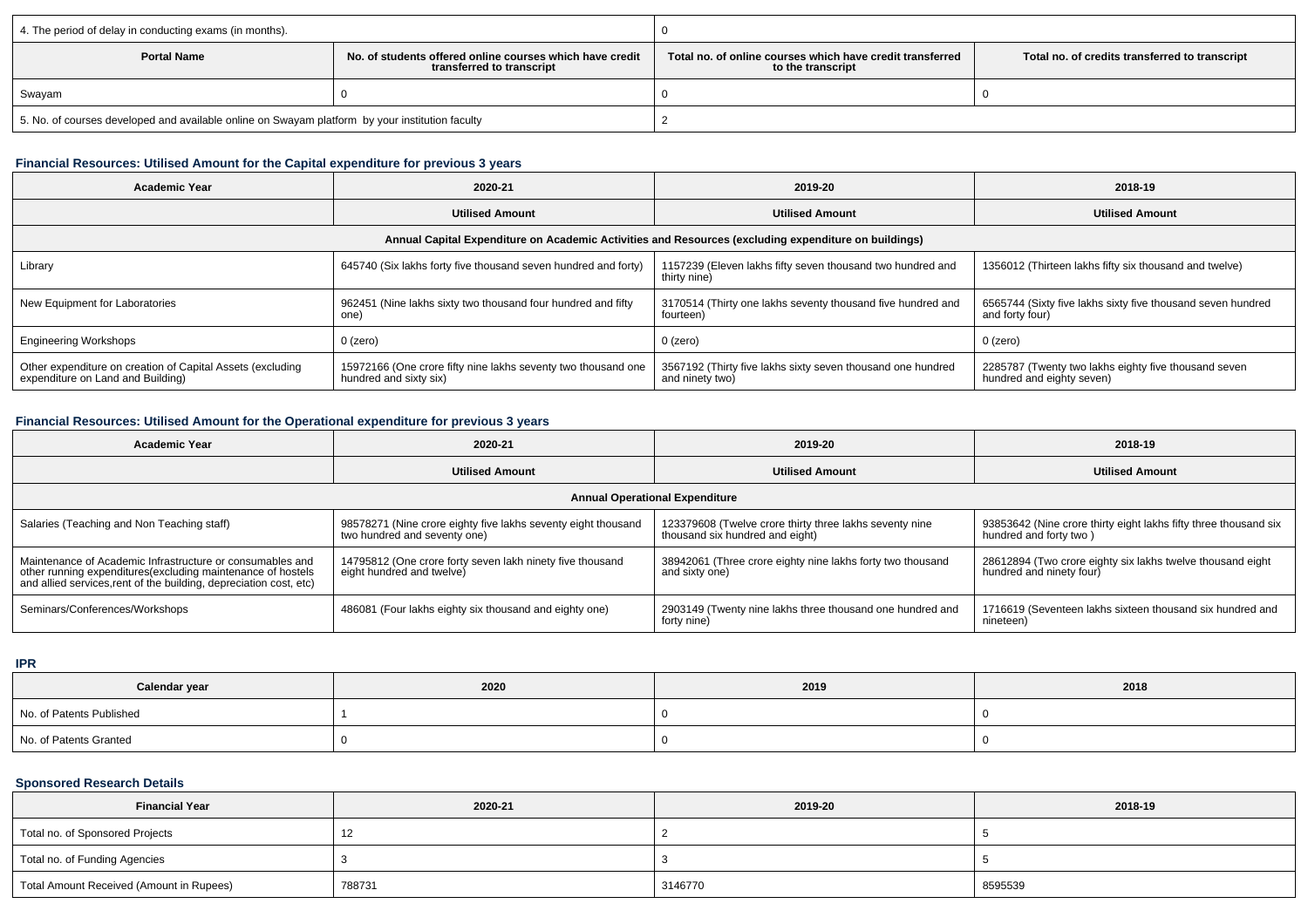| Words<br>Amount Rec<br>ed in<br>æived | Seven<br>hundred and thirty<br>n lakhs eighty eight thousand seven l<br>one | <b>This</b><br>and seventy<br>irty one lakhs i<br>s forty six thousand seven hundred a | Eighty five lakhs ninety five thousand five he<br>ndred and thirty!'<br>nundrec<br>nin |
|---------------------------------------|-----------------------------------------------------------------------------|----------------------------------------------------------------------------------------|----------------------------------------------------------------------------------------|
|---------------------------------------|-----------------------------------------------------------------------------|----------------------------------------------------------------------------------------|----------------------------------------------------------------------------------------|

## **Consultancy Project Details**

| <b>Financial Year</b>                    | 2020-21                                                         | 2019-20                                            | 2018-19                                              |
|------------------------------------------|-----------------------------------------------------------------|----------------------------------------------------|------------------------------------------------------|
| Total no. of Consultancy Projects        |                                                                 | 13                                                 |                                                      |
| Total no. of Client Organizations        |                                                                 | 13                                                 |                                                      |
| Total Amount Received (Amount in Rupees) | 177123                                                          | 666407                                             | 322250                                               |
| Amount Received in Words                 | One lakh seventy seven thousand one hundred and twenty<br>three | Six lakh sixty six thousand four hundred and seven | Three lakh twenty two thousand two hundred and fifty |

## **Executive Development Program/Management Development Programs**

| <b>Financial Year</b>                                                             | 2020-21 | 2019-20 | 2018-19 |
|-----------------------------------------------------------------------------------|---------|---------|---------|
| Total no. of Executive Development Programs/ Management<br>Development Programs   |         |         |         |
| Total no. of Participants                                                         |         |         |         |
| Total Annual Earnings (Amount in Rupees)(Excluding Lodging<br>& Boarding Charges) |         |         |         |
| Total Annual Earnings in Words                                                    | Zero    | Zero    | Zero    |

# **PCS Facilities: Facilities of physically challenged students**

| 1. Do your institution buildings have Lifts/Ramps?                                                                                                         | Yes, more than 80% of the buildings |
|------------------------------------------------------------------------------------------------------------------------------------------------------------|-------------------------------------|
| 2. Do your institution have provision for walking aids, including wheelchairs and transportation from one building to another for<br>handicapped students? | Yes                                 |
| 3. Do your institution buildings have specially designed toilets for handicapped students?                                                                 | Yes, more than 80% of the buildings |

#### **Accreditation**

#### **NBA Accreditation**

| s your institute have a valid NBA Accreditation?<br>1.Does | <b>NO</b> |
|------------------------------------------------------------|-----------|
|                                                            |           |

## **NAAC Accreditation**

| 1. Does your institute have a valid NAAC Accreditation? |            | <b>YES</b> |             |
|---------------------------------------------------------|------------|------------|-------------|
| Valid from                                              |            | Valid upto | <b>CGPA</b> |
| 29-03-2016                                              | 31-12-2021 |            | 3.24        |

## **Faculty Details**

| Srno | <b>Name</b>            | Age | <b>Designation</b>         | Gender | Qualification | Experience (In<br>Months) | <b>Currently working</b><br>with institution? | <b>Joining Date</b> | <b>Leaving Date</b> | <b>Association type</b> |
|------|------------------------|-----|----------------------------|--------|---------------|---------------------------|-----------------------------------------------|---------------------|---------------------|-------------------------|
|      | Josna Susan<br>Francis |     | <b>Assistant Professor</b> | Female | M.COM         | ےں                        | Yes                                           | 20-06-2019          | $-$                 | Regular                 |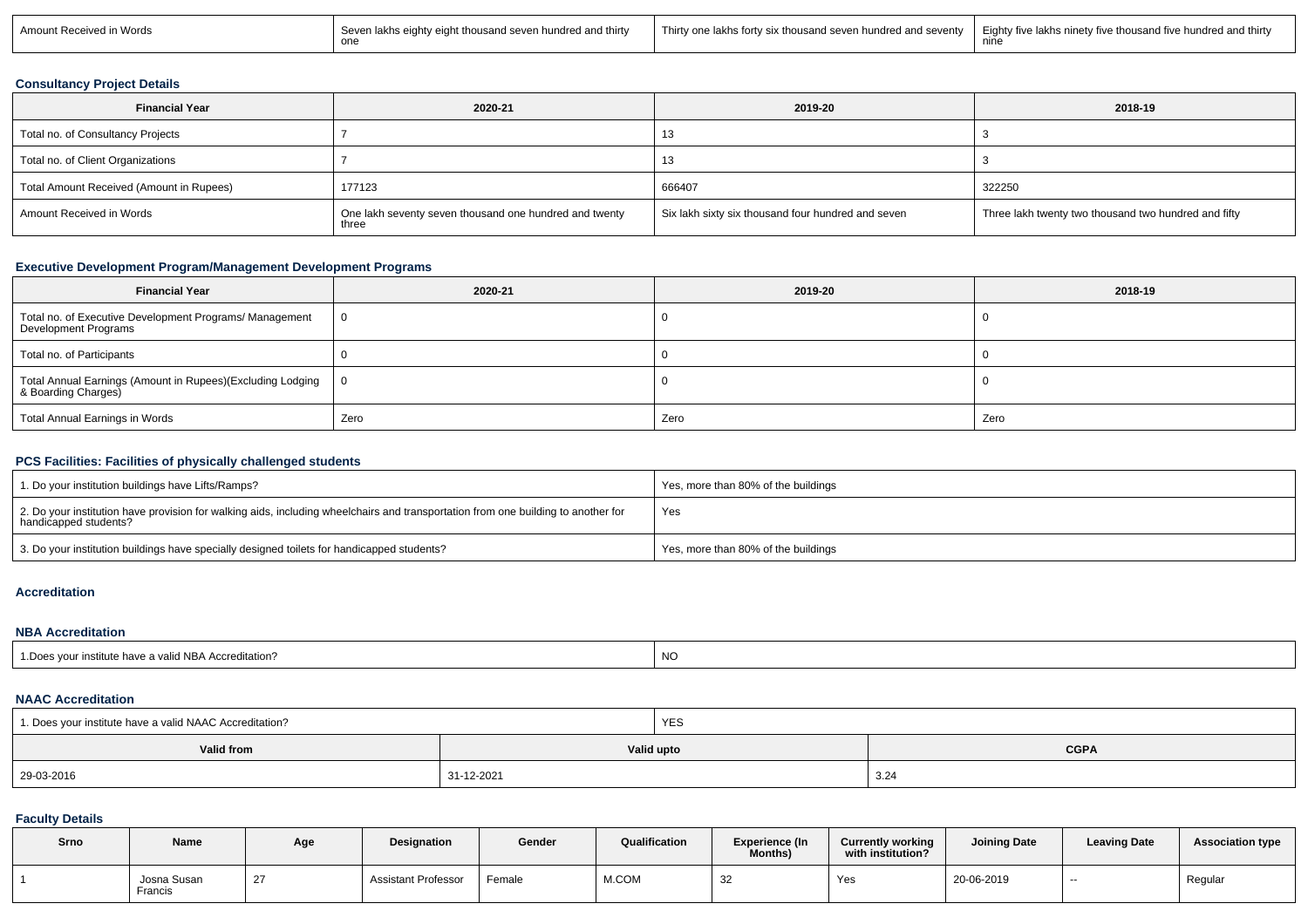| $\overline{2}$  | Rahul Reghu                | 29 | <b>Assistant Professor</b>                          | Male   | <b>MBA</b>             | 74  | Yes | 27-10-2020 | ⊷.                       | Regular |
|-----------------|----------------------------|----|-----------------------------------------------------|--------|------------------------|-----|-----|------------|--------------------------|---------|
| 3               | Abhinash John Peter        | 27 | <b>Assistant Professor</b>                          | Male   | M. Phil                | 36  | Yes | 12-11-2018 | $\overline{\phantom{a}}$ | Regular |
| $\overline{4}$  | Adithya<br>Jayachandran    | 25 | <b>Assistant Professor</b>                          | Female | MP.Ed.                 | 36  | Yes | 14-12-2020 | --                       | Regular |
| $5\phantom{.0}$ | Ajitha H                   | 35 | <b>Assistant Professor</b>                          | Female | Ph.D                   | 98  | Yes | 04-11-2019 | $\overline{\phantom{a}}$ | Regular |
| 6               | Akhila Lal                 | 29 | Other                                               | Female | M.COM                  | 60  | Yes | 07-07-2019 | н.                       | Regular |
| $\overline{7}$  | Alane Albert               | 26 | <b>Assistant Professor</b>                          | Female | M. Phil                | 18  | Yes | 02-11-2020 | $\mathbf{u}$             | Regular |
| 8               | Aleena Mathew              | 26 | <b>Assistant Professor</b>                          | Female | M.A                    | 24  | No  | 16-11-2020 | 31-12-2021               | Regular |
| 9               | Alex Kuriakose VJ          | 34 | <b>Assistant Professor</b>                          | Male   | M.Sc.                  | 111 | Yes | 30-07-2013 | ⊷.                       | Regular |
| 10              | Amal M R                   | 28 | <b>Assistant Professor</b>                          | Male   | M.Tech                 | 59  | Yes | 17-01-2017 | $\overline{\phantom{a}}$ | Regular |
| 11              | Amala Mary K S             | 28 | Other                                               | Female | M. Phil                | 55  | Yes | 15-06-2019 | $\overline{\phantom{a}}$ | Regular |
| 12              | AMRUTHA<br><b>SANTHOSH</b> | 29 | <b>Assistant Professor</b>                          | Female | M. Phil                | 12  | Yes | 16-11-2020 | -−                       | Regular |
| 13              | Andrea Tojo                | 24 | <b>Assistant Professor</b>                          | Female | MSc(Mathematics)       | 24  | Yes | 09-11-2020 | $\overline{a}$           | Regular |
| 14              | Anjana C M                 | 26 | <b>Assistant Professor</b>                          | Female | <b>MCA</b>             | 32  | Yes | 28-10-2020 | $\overline{\phantom{a}}$ | Regular |
| 15              | Anju MM                    | 30 | <b>Assistant Professor</b>                          | Female | M.Sc.                  | 84  | Yes | 03-07-2017 | $\sim$                   | Regular |
| 16              | Antony Vacco<br>Arackal    | 50 | Dean / Principal /<br>Director / Vice<br>Chancellor | Male   | <b>MBA</b>             | 292 | No  | 05-12-2012 | 31-05-2021               | Regular |
| 17              | Anty T G                   | 41 | <b>Assistant Professor</b>                          | Male   | M. Phil                | 204 | Yes | 20-10-2014 | Ξ.                       | Regular |
| 18              | Anu Thottapaly             | 38 | Assistant Professor                                 | Female | M.Sc.                  | 120 | No  | 23-11-2020 | 30-09-2021               | Regular |
| 19              | Anurag N T                 | 24 | <b>Assistant Professor</b>                          | Male   | M.A                    | 12  | Yes | 11-11-2020 | Ξ.                       | Regular |
| 20              | Arsha Sathyan              | 28 | <b>Assistant Professor</b>                          | Female | MP.Ed.                 | 66  | Yes | 17-06-2019 | $\overline{\phantom{a}}$ | Regular |
| 21              | Arya M S                   | 34 | Other                                               | Female | MTTM(Tour &<br>Travel) | 100 | Yes | 08-07-2019 | --                       | Regular |
| 22              | Asha Jai Prakash           | 56 | <b>Assistant Professor</b>                          | Female | M. Phil                | 192 | No  | 20-07-2015 | 31-12-2021               | Regular |
| 23              | Asha Maria Thomas          | 33 | <b>Assistant Professor</b>                          | Female | M.A                    | 105 | Yes | 21-10-2014 | $\overline{\phantom{a}}$ | Regular |
| 24              | Aswathy K A                | 26 | Assistant Professor                                 | Female | M.COM                  | 52  | Yes | 19-06-2017 | ⊷.                       | Regular |
| 25              | Aswathy K J                | 25 | <b>Assistant Professor</b>                          | Female | M.COM                  | 41  | Yes | 25-06-2018 | ⊷.                       | Regular |
| 26              | Augustine KJ               | 47 | <b>Assistant Professor</b>                          | Male   | Ph.D                   | 196 | Yes | 14-03-2005 | $\overline{\phantom{a}}$ | Regular |
| 27              | Augustine Sumesh           | 39 | <b>Assistant Professor</b>                          | Male   | M.Sc.                  | 120 | Yes | 20-12-2013 | $\sim$                   | Regular |
| 28              | Azhar P S                  | 32 | <b>Assistant Professor</b>                          | Male   | MP.Ed.                 | 84  | No  | 08-07-2019 | 23-12-2020               | Regular |
| 29              | Benly B                    | 32 | Associate Dean                                      | Female | M.A                    | 110 | Yes | 26-07-2013 | Щ,                       | Regular |
| 30              | Benny KJ                   | 56 | Associate Professor                                 | Male   | M. Phil                | 372 | No  | 23-07-1990 | 31-05-2021               | Regular |
| 31              | Bhagyasree                 | 29 | <b>Assistant Professor</b>                          | Female | Ph.D                   | 24  | No  | 09-11-2020 | 31-05-2021               | Regular |
| 32              | <b>BRUCE MATHEW</b>        | 43 | Associate Professor                                 | Male   | M. Phil                | 240 | Yes | 27-10-2020 | н,                       | Regular |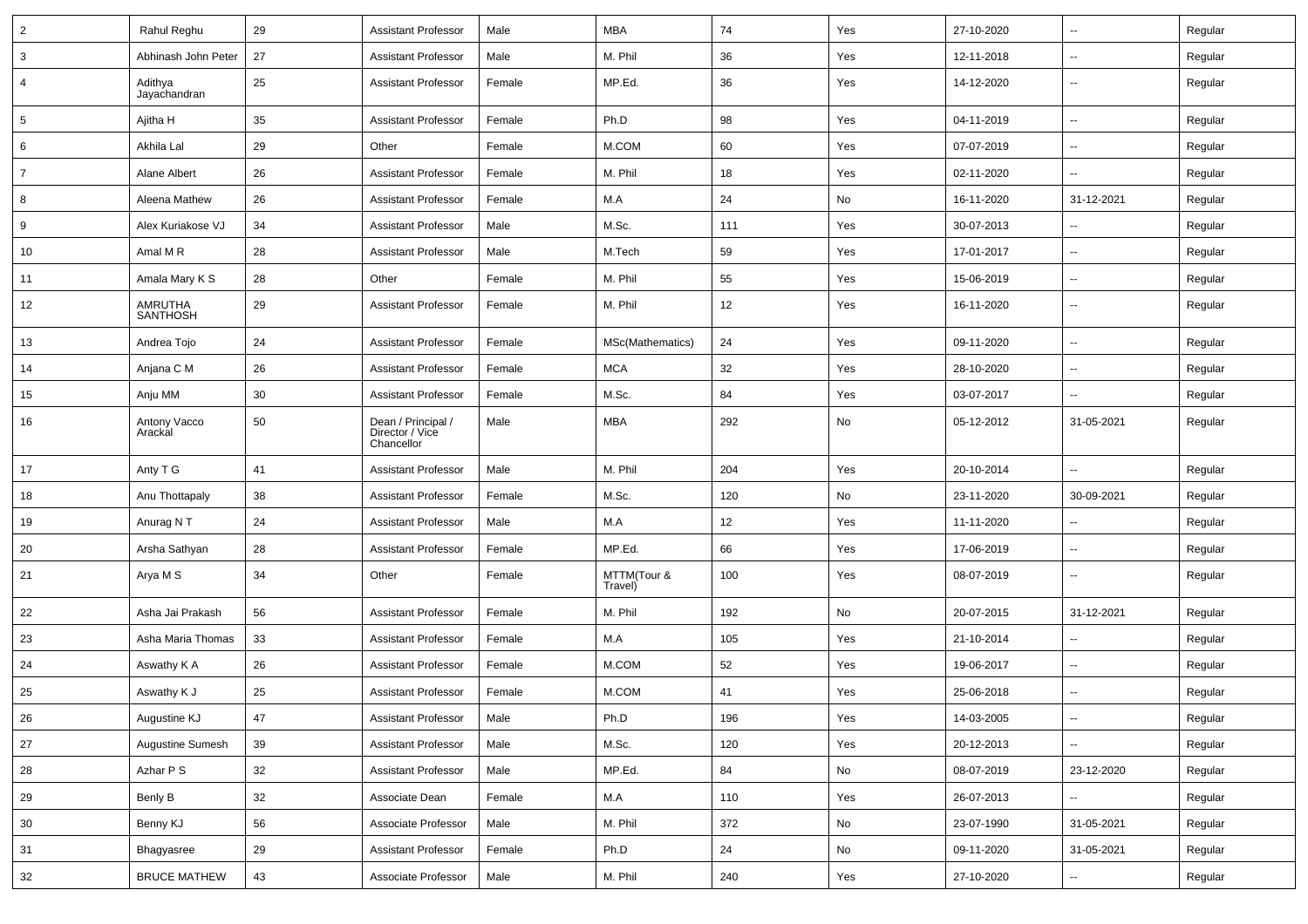| 33 | Celin Nimisha<br>Vijayan         | 28     | <b>Assistant Professor</b>                          | Female | M. Phil    | 70  | Yes | 04-01-2016 | $\overline{\phantom{a}}$ | Regular             |
|----|----------------------------------|--------|-----------------------------------------------------|--------|------------|-----|-----|------------|--------------------------|---------------------|
| 34 | <b>Christy David</b><br>Pathiala | 39     | Dean / Principal /<br>Director / Vice<br>Chancellor | Male   | <b>MCA</b> | 120 | No  | 01-02-2014 | 17-07-2017               | Regular             |
| 35 | Deepa Rasheed                    | 44     | Other                                               | Female | Ph.D       | 288 | Yes | 01-06-2019 | $\sim$                   | Regular             |
| 36 | Devika V                         | 25     | Assistant Professor                                 | Female | M.A        | 24  | Yes | 29-07-2019 | $\overline{\phantom{a}}$ | Regular             |
| 37 | Dhanya G S                       | 38     | <b>Assistant Professor</b>                          | Female | M.Tech     | 109 | Yes | 01-02-2018 | $\overline{\phantom{a}}$ | Regular             |
| 38 | Dilna Raju                       | 27     | <b>Assistant Professor</b>                          | Female | M.A        | 36  | Yes | 20-01-2020 | $\overline{\phantom{a}}$ | Regular             |
| 39 | Divya Mary Daise S               | 33     | <b>Assistant Professor</b>                          | Female | M.Sc.      | 126 | Yes | 17-10-2014 | --                       | Regular             |
| 40 | Don Xavier                       | 33     | <b>Assistant Professor</b>                          | Male   | Ph.D       | 36  | Yes | 02-11-2020 | $\overline{\phantom{a}}$ | Regular             |
| 41 | Dr Ajai G Kammath                | 38     | <b>Assistant Professor</b>                          | Male   | Ph.D       | 192 | Yes | 04-06-2017 | Ξ.                       | Regular             |
| 42 | Dr Ajith Thomas<br>John          | 57     | Associate Professor                                 | Male   | Ph.D       | 264 | No  | 15-10-1999 | 31-03-2021               | Regular             |
| 43 | Dr Ambili KS                     | 32     | <b>Assistant Professor</b>                          | Female | Ph.D       | 10  | No  | 02-11-2020 | 31-05-2021               | Adhoc / Contractual |
| 44 | Dr Ambili V                      | 38     | <b>Assistant Professor</b>                          | Female | Ph.D       | 48  | Yes | 02-11-2020 | $\overline{\phantom{a}}$ | Regular             |
| 45 | Dr Ancy M A                      | 36     | <b>Assistant Professor</b>                          | Female | Ph.D       | 48  | No  | 01-06-2020 | 31-03-2021               | Adhoc / Contractual |
| 46 | Dr Anisha S                      | 40     | Associate Dean                                      | Female | Ph.D       | 102 | Yes | 20-10-2014 | --                       | Regular             |
| 47 | Dr Anna Ancy<br>Antony A         | 37     | <b>Assistant Professor</b>                          | Female | Ph.D       | 98  | Yes | 17-10-2014 | $\overline{\phantom{a}}$ | Regular             |
| 48 | Dr Bijoy VM                      | 48     | Other                                               | Male   | Ph.D       | 312 | Yes | 15-10-1999 | $\overline{\phantom{a}}$ | Regular             |
| 49 | Dr C K Rajan                     | 74     | Professor                                           | Male   | Ph.D       | 504 | Yes | 04-06-2012 | $\sim$                   | Visiting            |
| 50 | Dr Deepthi<br>Augustine          | 47     | Other                                               | Female | Ph.D       | 156 | Yes | 19-01-2015 | $\overline{\phantom{a}}$ | Regular             |
| 51 | Dr Edward Edezhath               | 64     | Associate Professor                                 | Male   | Ph.D       | 420 | Yes | 01-07-2015 | $\overline{\phantom{a}}$ | Visiting            |
| 52 | Dr Geo Jose<br>Fernandez         | 35     | Dean / Principal /<br>Director / Vice<br>Chancellor | Male   | Ph.D       | 161 | Yes | 01-06-2017 | $\overline{\phantom{a}}$ | Regular             |
| 53 | Dr Ginson Joseph                 | 38     | <b>Assistant Professor</b>                          | Male   | Ph.D       | 102 | No  | 17-10-2013 | 14-01-2021               | Regular             |
| 54 | Dr J Jameson                     | 53     | Other                                               | Male   | Ph.D       | 306 | Yes | 02-01-1996 | $\overline{\phantom{a}}$ | Regular             |
| 55 | Dr Jitha G Nair                  | 38     | <b>Assistant Professor</b>                          | Female | Ph.D       | 120 | Yes | 08-06-2018 | $\overline{\phantom{a}}$ | Regular             |
| 56 | Dr Jithin Benedict               | 35     | <b>Assistant Professor</b>                          | Male   | Ph.D       | 126 | Yes | 01-01-2020 | --                       | Regular             |
| 57 | Dr Jithu Paul Jacob              | 39     | <b>Assistant Professor</b>                          | Male   | Ph.D       | 78  | Yes | 01-06-2018 | Ц.                       | Regular             |
| 58 | Dr Johnson Zacharia              | 46     | <b>Assistant Professor</b>                          | Male   | Ph.D       | 180 | Yes | 05-06-2012 | $\sim$                   | Visiting            |
| 59 | Dr K<br>Madhusudhanan            | 51     | <b>Assistant Professor</b>                          | Male   | Ph.D       | 192 | Yes | 15-03-2005 | Ξ.                       | Regular             |
| 60 | Dr Krishnakumar K                | $37\,$ | Dean / Principal /<br>Director / Vice<br>Chancellor | Male   | Ph.D       | 103 | Yes | 23-07-2013 | Ξ.                       | Regular             |
| 61 | Dr Louie Frobel P G              | 41     | Other                                               | Male   | Ph.D       | 132 | Yes | 02-08-2013 | $\sim$                   | Regular             |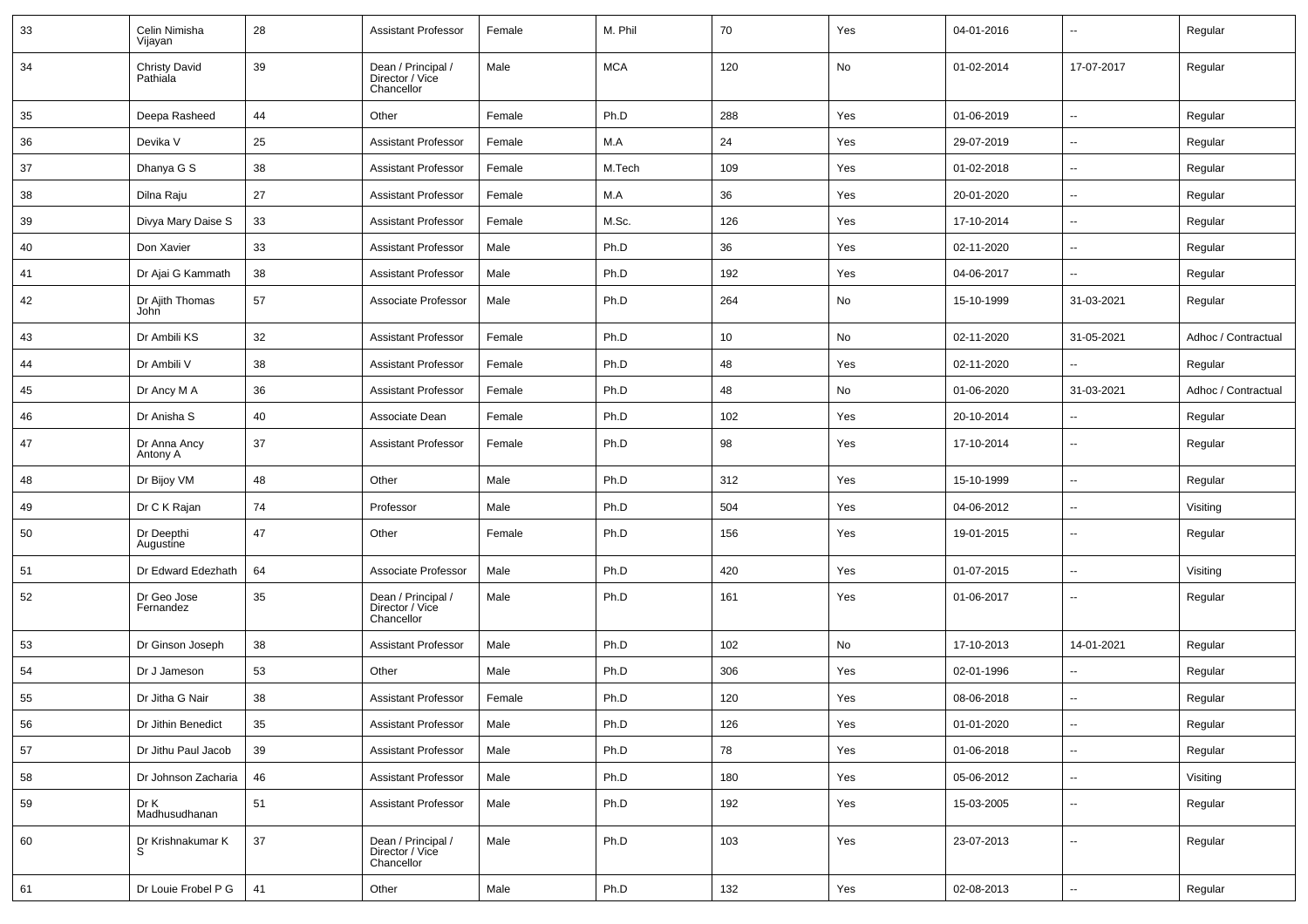| 62 | Dr Manju Das S K               | 48 | <b>Assistant Professor</b>                          | Female | Ph.D  | 228 | Yes | 30-07-2018 | $\sim$                   | Regular             |
|----|--------------------------------|----|-----------------------------------------------------|--------|-------|-----|-----|------------|--------------------------|---------------------|
| 63 | Dr Mary Sapna<br>Peter Miranda | 42 | <b>Assistant Professor</b>                          | Female | Ph.D  | 156 | Yes | 20-10-2014 | $\overline{\phantom{a}}$ | Regular             |
| 64 | Dr Nelson PA                   | 56 | Associate Professor                                 | Male   | Ph.D  | 370 | No  | 17-09-1990 | 31-03-2021               | Regular             |
| 65 | Dr Nelson Rodrigues            | 56 | Associate Professor                                 | Male   | Ph.D  | 379 | Yes | 04-12-1989 |                          | Regular             |
| 66 | Dr Nify Benny                  | 42 | <b>Assistant Professor</b>                          | Female | Ph.D  | 150 | Yes | 08-12-2013 | $\sim$                   | Regular             |
| 67 | Dr Nisha Thomji<br>Varghese    | 45 | Dean / Principal /<br>Director / Vice<br>Chancellor | Female | Ph.D  | 180 | Yes | 14-03-2011 | $\overline{\phantom{a}}$ | Regular             |
| 68 | Dr Nisha VS                    | 45 | <b>Assistant Professor</b>                          | Female | Ph.D  | 129 | Yes | 15-07-2014 | $\sim$                   | Regular             |
| 69 | Dr Retina I Cleetus            | 35 | <b>Assistant Professor</b>                          | Female | Ph.D  | 42  | Yes | 01-06-2018 | $\sim$                   | Regular             |
| 70 | Dr Rosalind<br>Gonzaga         | 45 | Dean / Principal /<br>Director / Vice<br>Chancellor | Female | Ph.D  | 228 | Yes | 17-10-2014 | $\overline{\phantom{a}}$ | Regular             |
| 71 | Dr Sabu MC                     | 51 | Dean / Principal /<br>Director / Vice<br>Chancellor | Male   | Ph.D  | 265 | Yes | 05-06-2006 | $\overline{\phantom{a}}$ | Regular             |
| 72 | Dr Sadanandan V S              | 58 | Other                                               | Male   | Ph.D  | 306 | Yes | 02-01-1996 | $\overline{\phantom{a}}$ | Regular             |
| 73 | Dr Sajeesh TH                  | 38 | <b>Assistant Professor</b>                          | Male   | Ph.D  | 96  | Yes | 05-08-2013 | $\sim$                   | Regular             |
| 74 | Dr Sajeev Jos                  | 43 | <b>Assistant Professor</b>                          | Male   | Ph.D  | 216 | Yes | 17-10-2014 | $\sim$                   | Regular             |
| 75 | Dr Saji John                   | 47 | <b>Assistant Professor</b>                          | Female | Ph.D  | 204 | Yes | 15-07-2014 | $\sim$                   | Regular             |
| 76 | Dr Sajithamony T M             | 39 | <b>Assistant Professor</b>                          | Female | Ph.D  | 150 | No  | 02-07-2018 | 31-10-2021               | Regular             |
| 77 | Dr Sary P S                    | 37 | <b>Assistant Professor</b>                          | Female | Ph.D  | 21  | Yes | 02-11-2020 | $\mathbf{u}$             | Regular             |
| 78 | Dr Shiny C M                   | 49 | <b>Assistant Professor</b>                          | Female | Ph.D  | 300 | No  | 01-06-2007 | 31-03-2021               | Regular             |
| 79 | Dr Shobita P S                 | 36 | <b>Assistant Professor</b>                          | Female | Ph.D  | 117 | Yes | 26-08-2019 |                          | Regular             |
| 80 | Dr Siju M Varghese             | 46 | <b>Assistant Professor</b>                          | Male   | Ph.D  | 160 | Yes | 14-03-2005 | $\overline{\phantom{a}}$ | Regular             |
| 81 | Dr Smitha George               | 41 | <b>Assistant Professor</b>                          | Female | Ph.D  | 78  | No  | 02-11-2020 | 31-03-2021               | Adhoc / Contractual |
| 82 | Dr Solomon M A                 | 55 | Other                                               | Male   | Ph.D  | 377 | Yes | 27-02-1990 | $\sim$                   | Regular             |
| 83 | Dr Sreejith S S                | 36 | <b>Assistant Professor</b>                          | Male   | Ph.D  | 13  | No  | 02-11-2020 | 31-03-2021               | Adhoc / Contractual |
| 84 | Dr Tia Mathews                 | 40 | Other                                               | Female | Ph.D  | 108 | Yes | 17-10-2014 | $\mathbf{u}$             | Regular             |
| 85 | Dr Vibin M                     | 38 | Assistant Professor                                 | Male   | Ph.D  | 96  | Yes | 08-11-2013 |                          | Regular             |
| 86 | Dr Vijay John<br>Gerson        | 50 | Dean / Principal /<br>Director / Vice<br>Chancellor | Male   | Ph.D  | 164 | Yes | 14-03-2011 | $\sim$                   | Regular             |
| 87 | Dr Viji C S                    | 38 | <b>Assistant Professor</b>                          | Female | Ph.D  | 58  | Yes | 21-09-2020 | $\sim$                   | Regular             |
| 88 | Drishya K<br>Reghuvaran        | 40 | Assistant Professor                                 | Female | M.Sc. | 124 | Yes | 14-03-2011 | $\sim$                   | Regular             |
| 89 | DrRajesh<br>Kunjanpillai       | 40 | Dean / Principal /<br>Director / Vice<br>Chancellor | Male   | Ph.D  | 120 | Yes | 02-07-2015 | $\sim$                   | Regular             |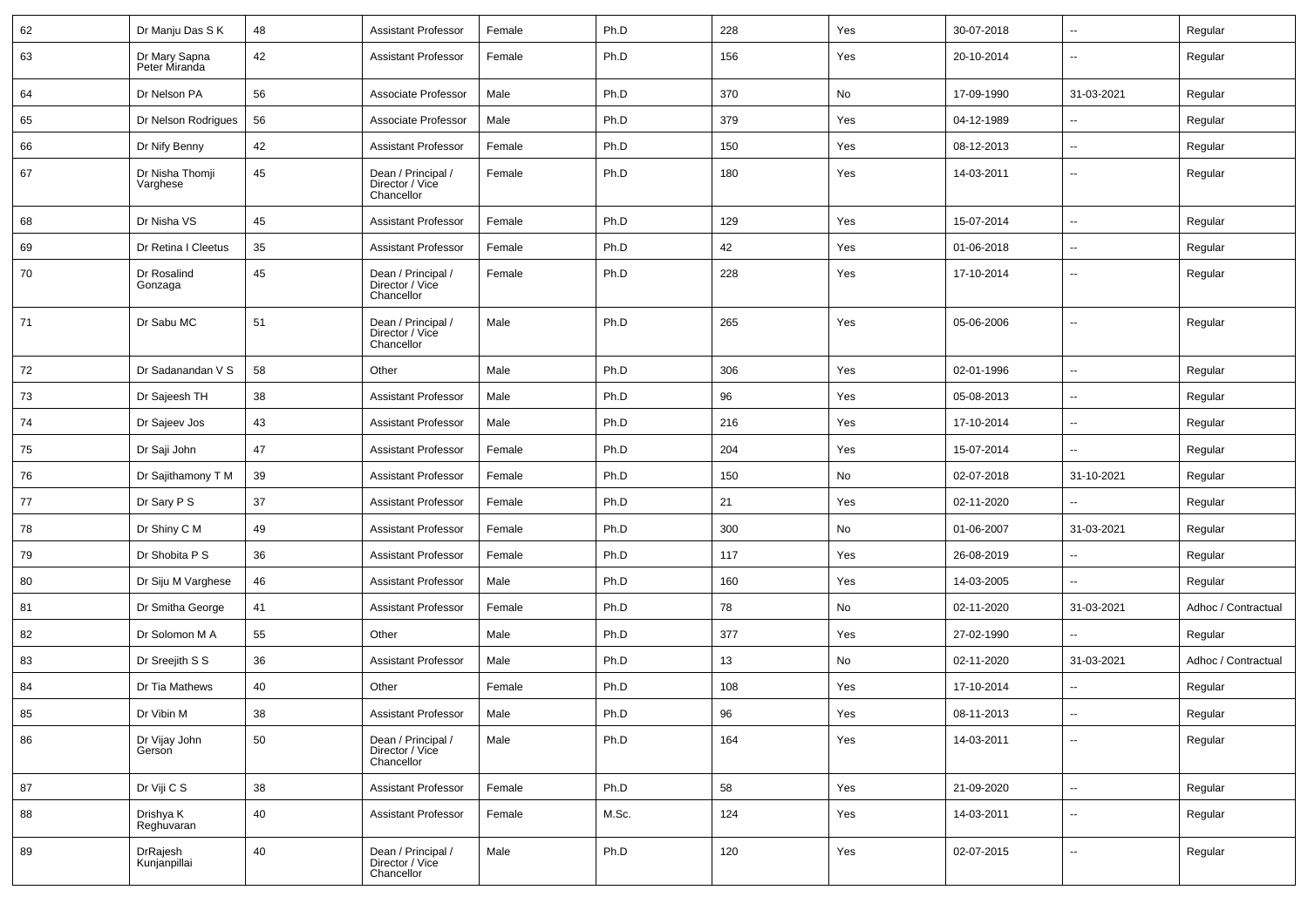| 90  | Elma George               | 33 | <b>Assistant Professor</b>                          | Female | MBA             | 108            | No  | 29-11-2018 | 31-03-2021               | Regular |
|-----|---------------------------|----|-----------------------------------------------------|--------|-----------------|----------------|-----|------------|--------------------------|---------|
| 91  | Fr Jolly John O V         | 39 | <b>Assistant Professor</b>                          | Male   | <b>MSW</b>      | 156            | Yes | 30-03-2019 | -−                       | Regular |
| 92  | Francis M C               | 49 | <b>Assistant Professor</b>                          | Male   | M.A             | 312            | Yes | 17-10-2014 | -−                       | Regular |
| 93  | Freeda Rebecca<br>Bastian | 26 | <b>Assistant Professor</b>                          | Female | M.Sc.           | 39             | Yes | 25-06-2018 | --                       | Regular |
| 94  | Golda Mary Joseph         | 36 | Other                                               | Female | M. Phil         | 121            | Yes | 01-08-2013 | --                       | Regular |
| 95  | Greeshma S                | 31 | <b>Assistant Professor</b>                          | Female | M.Tech          | 36             | Yes | 17-09-2018 | -−                       | Regular |
| 96  | Jeema Jose                | 39 | <b>Assistant Professor</b>                          | Female | M. Phil         | 112            | Yes | 21-07-2014 | $\overline{\phantom{a}}$ | Regular |
| 97  | Jefrin Johnson            | 32 | <b>Assistant Professor</b>                          | Male   | M.COM           | 108            | No  | 11-01-2016 | 31-01-2022               | Regular |
| 98  | Jilu Antony               | 25 | <b>Assistant Professor</b>                          | Female | M.A.(Economics) | 37             | No  | 26-06-2018 | 31-03-2021               | Regular |
| 99  | Jincy Joseph K            | 37 | Dean / Principal /<br>Director / Vice<br>Chancellor | Female | Ph.D            | 130            | Yes | 06-01-2015 | --                       | Regular |
| 100 | Jissa G Krishna           | 40 | <b>Assistant Professor</b>                          | Female | Ph.D            | 120            | Yes | 10-11-2020 | -−                       | Regular |
| 101 | John Christopher          | 46 | <b>Assistant Professor</b>                          | Male   | <b>MCA</b>      | 132            | Yes | 21-05-2018 | -−                       | Regular |
| 102 | John Sinoj                | 35 | <b>Assistant Professor</b>                          | Male   | M.A             | 102            | Yes | 17-10-2014 | --                       | Regular |
| 103 | Jose Emmanuel LA          | 56 | <b>Assistant Professor</b>                          | Male   | M. Phil         | 360            | No  | 26-07-1996 | 31-05-2021               | Regular |
| 104 | Joseph Prince D           | 33 | <b>Assistant Professor</b>                          | Male   | M.Sc.           | 79             | Yes | 07-01-2015 | Ξ.                       | Regular |
| 105 | Justin Paiva              | 56 | Associate Professor                                 | Male   | M. Phil         | 379            | Yes | 15-12-1989 | $\sim$                   | Regular |
| 106 | Karthika P P              | 28 | <b>Assistant Professor</b>                          | Female | M.Sc.           | 36             | No  | 03-09-2018 | 22-12-2021               | Regular |
| 107 | Krishnendu R              | 31 | <b>Assistant Professor</b>                          | Female | M.A             | 16             | Yes | 16-11-2020 | $\overline{a}$           | Regular |
| 108 | Lakshmi G                 | 31 | <b>Assistant Professor</b>                          | Female | MBA             | 71             | Yes | 18-06-2018 | --                       | Regular |
| 109 | Linda George              | 33 | <b>Assistant Professor</b>                          | Female | Ph.D            | 86             | Yes | 23-10-2014 | -−                       | Regular |
| 110 | Lynn paul                 | 30 | <b>Assistant Professor</b>                          | Male   | MBA             | 80             | Yes | 10-11-2020 | $\overline{\phantom{a}}$ | Regular |
| 111 | Mary Jain Jose            | 39 | <b>Assistant Professor</b>                          | Female | M.A             | 108            | Yes | 17-10-2014 | ⊷.                       | Regular |
| 112 | Mary Joseph               | 45 | Dean / Principal /<br>Director / Vice<br>Chancellor | Female | M.Sc.           | 124            | Yes | 14-03-2011 | --                       | Regular |
| 113 | Miline Brigit             | 24 | <b>Assistant Professor</b>                          | Female | M.COM           | 18             | Yes | 02-11-2020 | Ξ.                       | Regular |
| 114 | Mrs Indu George           | 47 | <b>Assistant Professor</b>                          | Female | M. Phil         | 264            | Yes | 01-07-2009 | ₩,                       | Regular |
| 115 | Navya K S                 | 24 | Assistant Professor                                 | Female | M.A             | $\overline{7}$ | Yes | 07-12-2020 | н.                       | Regular |
| 116 | Nazreen Ashraf            | 25 | <b>Assistant Professor</b>                          | Female | M.COM           | 38             | No  | 03-09-2018 | 15-01-2022               | Regular |
| 117 | Neenu Jose                | 37 | Associate Dean                                      | Female | <b>MBA</b>      | 138            | Yes | 27-06-2016 | ш,                       | Regular |
| 118 | Neenu Kuruvilla           | 32 | <b>Assistant Professor</b>                          | Female | M.A             | 96             | Yes | 02-07-2018 | $\overline{\phantom{a}}$ | Regular |
| 119 | Neeraja James             | 33 | <b>Assistant Professor</b>                          | Female | Ph.D            | 111            | Yes | 17-10-2014 | $\overline{\phantom{a}}$ | Regular |
| 120 | Neeraja TS                | 30 | <b>Assistant Professor</b>                          | Female | M.COM           | 81             | Yes | 21-10-2014 | −−                       | Regular |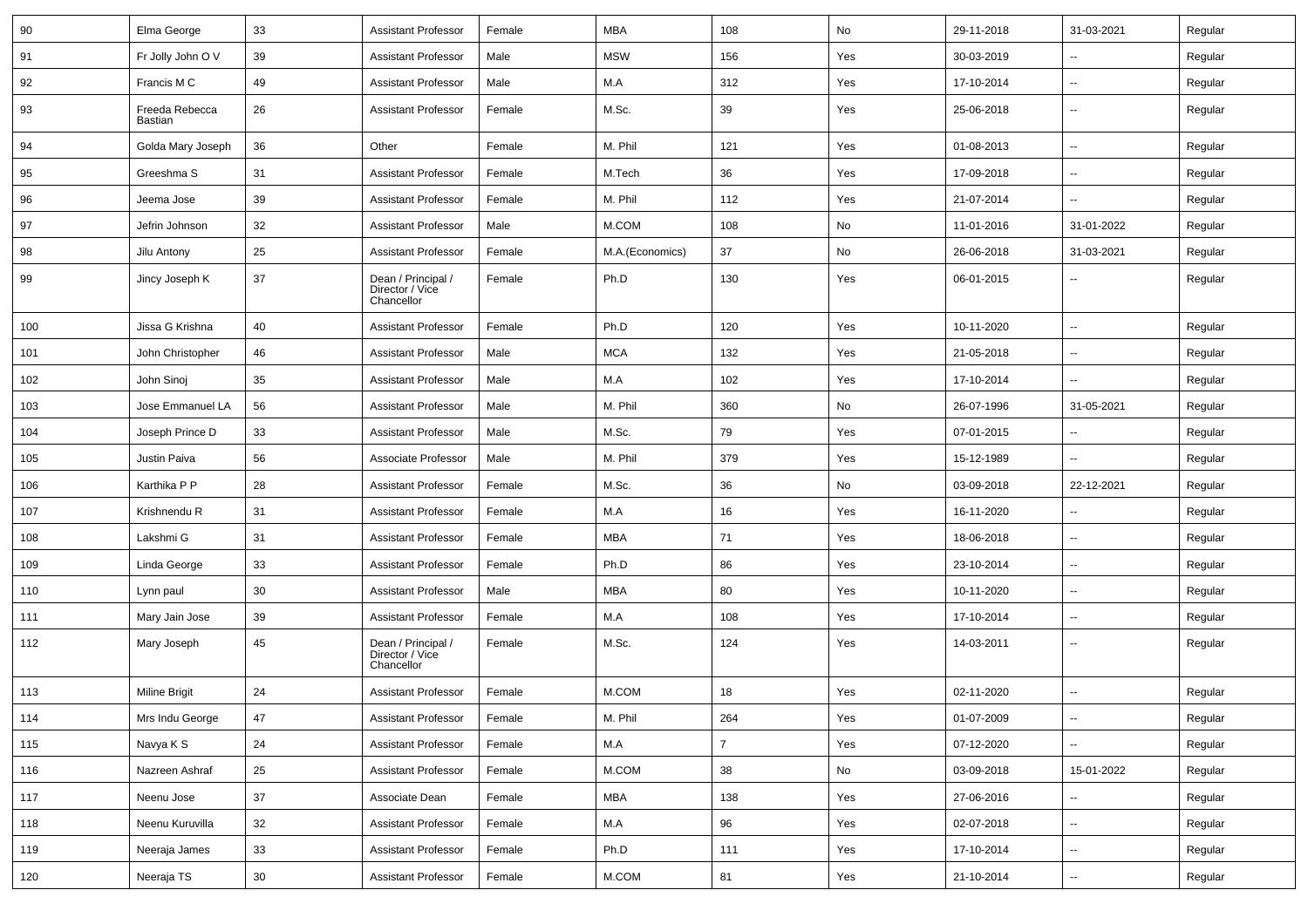| 121 | Neetha Francis               | 34 | <b>Assistant Professor</b> | Female | M.COM                         | 98  | Yes | 20-10-2014 | Ξ.                       | Regular |
|-----|------------------------------|----|----------------------------|--------|-------------------------------|-----|-----|------------|--------------------------|---------|
| 122 | NEETHU<br>VARGHESE           | 30 | <b>Assistant Professor</b> | Female | M.Tech                        | 39  | No  | 08-06-2020 | 17-12-2021               | Regular |
| 123 | Nidhin Johny                 | 35 | <b>Assistant Professor</b> | Male   | <b>MBA</b>                    | 156 | Yes | 02-01-2012 | --                       | Regular |
| 124 | Nikitha Shaji<br>Thomas      | 29 | Other                      | Female | M.A                           | 38  | Yes | 17-07-2018 | $\overline{\phantom{a}}$ | Regular |
| 125 | Nilanjana Mariya<br>Varghese | 27 | <b>Assistant Professor</b> | Female | M.F.Sc(Fisheries)             | 43  | Yes | 01-01-2020 | u.                       | Regular |
| 126 | Nimila PJ                    | 40 | <b>Assistant Professor</b> | Female | M. Phil                       | 156 | Yes | 17-10-2014 | $\overline{\phantom{a}}$ | Regular |
| 127 | Nithya S Menon               | 31 | <b>Assistant Professor</b> | Female | M.Sc.                         | 47  | No  | 14-11-2016 | 31-05-2021               | Regular |
| 128 | Niya Eddin                   | 25 | <b>Assistant Professor</b> | Female | <b>MBA</b>                    | 25  | Yes | 16-11-2020 | $\overline{\phantom{a}}$ | Regular |
| 129 | Pearl Antonette<br>Mendez    | 30 | Other                      | Female | MTech(Printing<br>Technology) | 69  | Yes | 08-01-2016 | $\overline{a}$           | Regular |
| 130 | Philomina Joseph             | 38 | <b>Assistant Professor</b> | Female | Ph.D                          | 96  | Yes | 11-11-2020 | u.                       | Regular |
| 131 | Preethi Francis              | 43 | <b>Assistant Professor</b> | Female | M.Sc.                         | 102 | Yes | 14-02-2014 | Ξ.                       | Regular |
| 132 | Rachana Arora                | 29 | <b>Assistant Professor</b> | Female | M.Tech                        | 62  | No  | 10-07-2019 | 31-03-2021               | Regular |
| 133 | Rajeemol T R                 | 27 | <b>Assistant Professor</b> | Female | <b>MSW</b>                    | 26  | Yes | 03-06-2019 | $\overline{\phantom{a}}$ | Regular |
| 134 | Rency Joseph                 | 31 | <b>Assistant Professor</b> | Female | M.COM                         | 73  | Yes | 23-06-2015 | --                       | Regular |
| 135 | <b>Ritty Jacob</b>           | 23 | <b>Assistant Professor</b> | Male   | MSc(Mathematics)              | 12  | Yes | 16-11-2020 | $\overline{\phantom{a}}$ | Regular |
| 136 | Roal Roy                     | 31 | <b>Assistant Professor</b> | Female | <b>MSW</b>                    | 81  | Yes | 15-11-2019 | u.                       | Regular |
| 137 | Robin John                   | 36 | <b>Assistant Professor</b> | Male   | Ph.D                          | 60  | No  | 06-06-2019 | 31-03-2021               | Regular |
| 138 | Roshni Alice Prem            | 31 | <b>Assistant Professor</b> | Female | <b>MBA</b>                    | 79  | Yes | 04-01-2017 | --                       | Regular |
| 139 | Roshni Vinod                 | 30 | <b>Assistant Professor</b> | Female | M.COM                         | 72  | Yes | 05-06-2017 | $\overline{a}$           | Regular |
| 140 | Sangeetha J                  | 40 | Other                      | Female | M. Phil                       | 204 | Yes | 01-06-2018 | $\overline{a}$           | Regular |
| 141 | Sangeetha P                  | 37 | Other                      | Female | Ph.D                          | 74  | No  | 02-11-2020 | 31-05-2021               | Regular |
| 142 | Sanju Augustine              | 27 | <b>Assistant Professor</b> | Female | M.Sc.                         | 36  | Yes | 06-07-2018 | $\overline{a}$           | Regular |
| 143 | Sayeed Mohammed<br>PK        | 37 | <b>Assistant Professor</b> | Male   | M.Sc.                         | 144 | Yes | 17-09-2014 | --                       | Regular |
| 144 | Sebastian A V                | 46 | <b>Assistant Professor</b> | Male   | M.A                           | 216 | Yes | 22-07-2013 | Ξ.                       | Regular |
| 145 | Serin Sajan                  | 24 | <b>Assistant Professor</b> | Female | M.COM                         | 12  | Yes | 18-01-2020 | $\overline{\phantom{a}}$ | Regular |
| 146 | Sharan Hilary                | 32 | <b>Assistant Professor</b> | Male   | M.COM                         | 96  | Yes | 17-10-2014 | Ξ.                       | Regular |
| 147 | Shine Antony                 | 38 | Associate Professor        | Male   | <b>MCA</b>                    | 66  | Yes | 01-06-2015 | --                       | Regular |
| 148 | Simi Xavier                  | 29 | <b>Assistant Professor</b> | Female | M.COM                         | 58  | Yes | 16-11-2020 | Ξ.                       | Regular |
| 149 | Sislave KS                   | 32 | <b>Assistant Professor</b> | Female | M.Sc.                         | 76  | No  | 20-01-2016 | 31-12-2021               | Regular |
| 150 | Sivakumar G                  | 30 | <b>Assistant Professor</b> | Male   | M.Sc.                         | 99  | Yes | 16-09-2014 | Ξ.                       | Regular |
| 151 | Soumya Salas                 | 39 | <b>Assistant Professor</b> | Female | Ph.D                          | 144 | Yes | 25-06-2018 | н,                       | Regular |